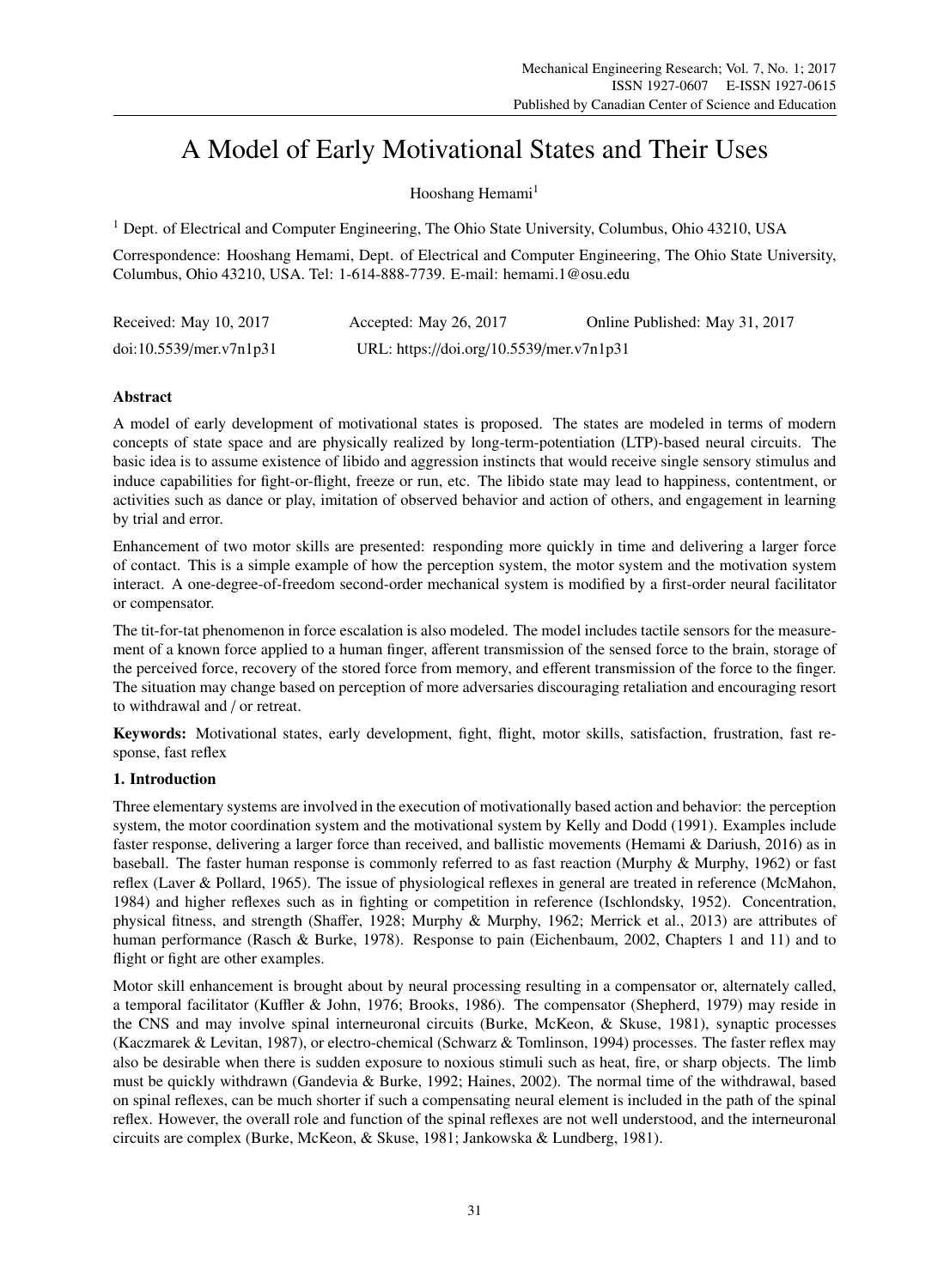The enhancement of the efferent central signals to the muscles by reflex signals takes place in the spinal cord. This may involve speeding up the central signals relative to the reflex signals or vice versa. The process may involve synchronization of neural signals for better motor skills.

Two simple physiological phenomena are involved in the modeling here: an olfactory receptor as a first-order system and a second-order system as an olfactory receptor model or a very simple mechanical system (Rumble & Hemami, 2007) that regulates fine control of finger pressure (Kuffler & John, 1976, Chapter 12). This system has one afferent and one efferent path.

The afferent path starts at the skin mechanoreceptors and returns to the central nervous system (CNS). This path involves neural transmission delays and CNS compensators. The challenge is to control forces of contact in robots (Hemami, 1984; Hemami, Bay, & Goddard, 1988). The corresponding literature on control of contact forces in living systems is scarce (Kuffler & John, 1976; Kandel, Schwarrtz, & Jessell, 1991; Arbib, 1995). More complete and extensive models for human movement are treated in Hemami et al. (2016), and Hemami, Khosravi-Sichani, & Barin (2016).

The efferent path starts from the CNS and reaches to the tip of the finger or arm where a force of a prescribed magnitude is exerted by the subject's stationary arm to a stationary external surface (Kandel, Schwarrtz, & Jessell, 1991, page 618). A simple graphical diagram of the trace of the sensory tactile signal to the efferent signal to motor neurons of a muscle is shown on Fig. 19.5 (Kelly & Dodd, 1991, page 280). Somewhere in this path, the pain (or hurting) motivational state, with the help of perhaps visual information, guides the motor cortex strategy of fightor-flight. Stimulation of the different parts of the hypothalamus produces characteristics that correlate with somatic criteria for anger (Kupfermann, 1991). This means there are motivational states in the hypothalamus. Further, hypothalamic neurons that control the release of endocrine hormones are affected by the same neurons. Hormones that are released from the adrenaline glands in stressful situations facilitate the release of other hormones in case of higher stress. Complex neuro-chemical processes appear to take place that may not be adequately addressed by electrical processing alone. It also has been verified that the complex neural programs that lead either to rest and body renewal or to "fight-or-flight"depend on the hypothalamus (Eichenbaum, 2002, page 36).

If the input is enjoyable, the corresponding motivational state commands a relaxation of the motor system and perhaps a concentration on the dimensions of enjoyment. Other inputs may arouse awareness and challenge the self in a motivational state of performance (Kupfermann, 1991), as in simple athletic physical activity. This state induces the performance of the individual to either of two outcomes: a satisfactory performance leading to a state of happiness or an inferior performance leading to a motivational stress-state leading to frustration. These states sustain their physical measure of frustration in time and theoretically cannot be emptied or have their value reduced unless other proper inputs are applied. Of course, audience applause or disapproval add other sensory inputs to the state equations of the current activity.

In natural systems, the facilitatory mechanism may be located at the thalamus level or deeper in the CNS, where it is in the path of all sensory afferent information and thus contributes to an overall enhancement of perceptual skills. The function of the motivational state at this high level of insertion could apply to speed up all sensory stimuli and could also potentially cause undesirable involuntary responses, such as distractive effects. The tennis player may respond equally well to the proper sensory input, e.g. visual cues, as to airplane noise and spectator clamor and excitement.

The role of amygdala to situations of alarm (Eichenbaum, 2002, pages 67-68) is evidence of motivational states in amygdala for sensory processing and action. One may conjecture that early development of the sense of smell and its rapid processing is important for survival of newborn animals. The fawn detects the mother's location by smell and heads for shelter and protection. The fawn may flee after smelling a threat and danger from a predator. This may require motivational neurons that are physical and be involved in the ensuing LTP processing. Escalation has different behavioral aspects: psychological, emotional, and physical. Our formulation and model here are based on reported physically based experiments by Shergill et al. (2003). In one experiment, six pairs of participants were involved. A motor applied a known measurable force to the index finger of the right hand of the first participant. This participant applied an equal force, as he had perceived, to the left hand of the second participant. The application of the perceived force to the other participant continued for a number of cycles. The sequence of reciprocal alternate force applications by the six pairs of participants resulted in the escalation of the force as they proceeded through more cycles.

In another experiment, the perception of force was examined in a subject. A force was applied to the index finger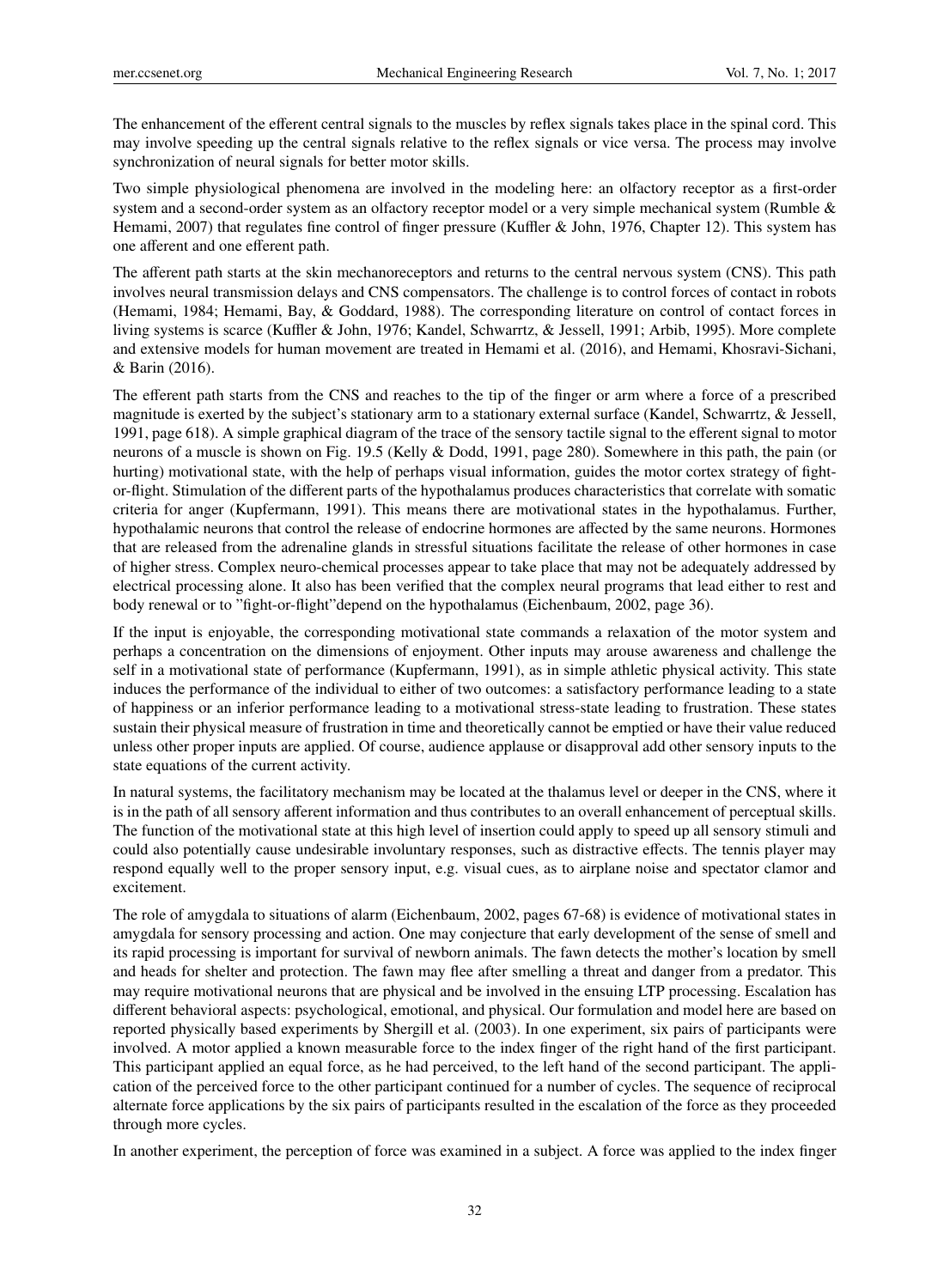of participants, and the subjects were asked to apply the same force by their left hand on an external object. The participants consistently overestimated the applied force as measured by the force they exerted. It is interpreted that the self-generated force was perceived as weaker than the one generated externally. The authors conclude that force escalation is the result of predictive sensory attenuation (Blakemore, Wolpert, & Frith, 1998).

It is also possible that a considerable number of motivational states may be a result of concentrations of many chemicals in different parts of the body or in the environment. Therefore, such states of motivation must be somewhat abstractly defined and entered as states of motivation extracted from the sensory input channels. Someday, science may have the knowledge and tools to combine all electrical, chemical, and environmentally based states and processes. The most promising tool at this time seems to be state-space analysis (Mayhan, 1984; Bay, 1999). Actually, the state of "self" can be defined as the assembling of all physical, neural, and chemical processes that define the person. Not all of this information is accessible to the individual. Mind and soul may be referring to part of this assembly that cannot be located, accessed, processed, or observed in the current state of evolution.

In what follows, first a simple action path through the sensory-motivational-motor system is outlined in Section II. Motivational case for survival is discussed in Section III. Preliminary computer simulations, as illustrations and examples, are presented in Section IV. Discussion and conclusions are presented in Section V.

## 2. Simple Action Path

Suppose a constant tactile force signal is applied to a finger. The intention of the subject is to transmit the same force signal via the finger of the second hand to a stationary object starting at time zero:  $t = 0$ . The path considered here is illustrated in (Kelly & Dodd, 1991, Fig. 5.19). The dynamics of the skin sensor at the contact point are approximated by zero mass but with a nonzero viscous constant  $f$ . The applied force to the skin is  $F$ . The force  $F_w$ , due to linear tissue compression, is sensed by the mechanoreceptors and transmitted to the spinal cord. Let  $\vec{F}_w$ be the derivative of  $F_w$  with respect to time. The sensor dynamics is described by a first-order differential equation: Equation 1.

$$
F_w = F - f \dot{F}_w \tag{1}
$$

The same first-order differential equation can be used to model an olfactory receptor's response.

Neural facilitators are needed to speed the arrival of the olfactory signal to the conscious mind so that fast action allows escape from a predator that has been detected by its smell. Neural facilitators are traditionally thought of as neural or synaptic structures that amplify signals (Kandel, 1991). Here, the facilitator's definition is extended to compensation for transmission delays and neural mechanisms that speed up and accelerate the arrival of danger signals to consciousness where danger is perceived and appropriate action is taken (Smith, 1958; Merrick et al., 2013).

#### *2.1 Transmission Delays*

The neural transmission delays (Smith, 1958) can be included in the afferent path and the efferent path. In the computational model, the delays can be ignored and/or included with or without neural facilitators and predictors possibly located in the reticular formation. The general form of these predictors, with input *x* and output *y*, is given by Eq. 2.

$$
\dot{y} + \alpha(y) = \dot{x} + \beta(x) \tag{2}
$$

where  $\alpha$  and  $\beta$  are amplifier gains and the predictor is made of an LTP (as a memory element or state of the predictor), two gains and two summing device. There could be more poles and zeros in the facilitator (Smith, 1958, Chapter 2). The predictor above has two states, two summing devices and two amplifiers. In a biological system, the states can be realized by LTPs. Therefore, the identification of such a compensator (facilitator) should not be difficult. Also, invariably, all such compensators have feedforward (sensory to cortex direction) and feedback ( cortex to periphery direction) paths. The identification of such facilitators in the olfactory system may be difficult in adult humans and animals. However, in newborn animals, such mechanisms are very important, crucial for survival, and possibly easier to detect.

## *2.2 Second-Order Dynamics*

The second-order system model could arise from locomotory system or from receptor dynamics. The neuromuscu-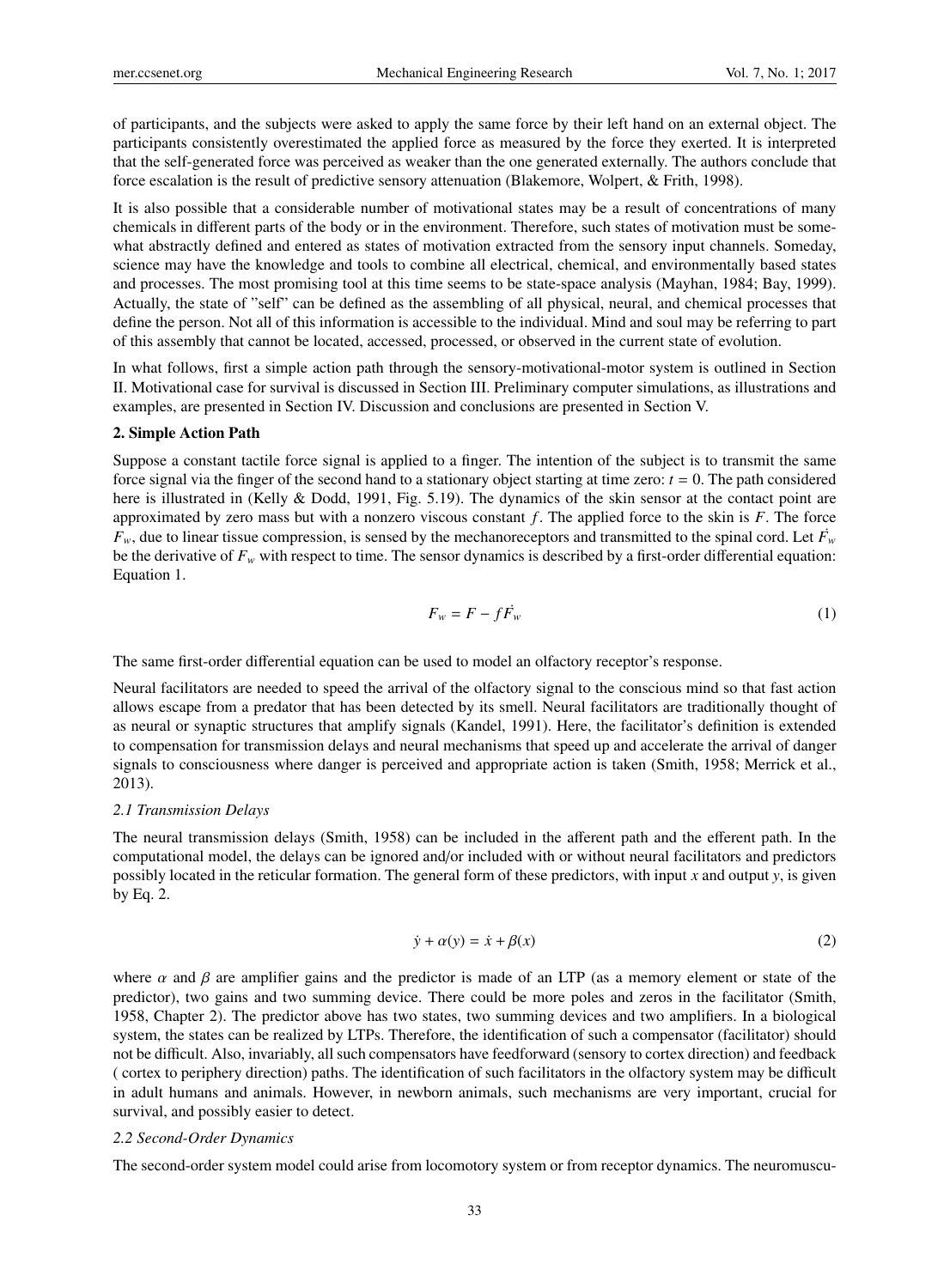lar portion of the path can be represented by a one-link arm in the frontal plane where the gravity vector is assumed to be negligible or non-existent. This resembles a human's forearm or index finger with the elbows anchored on the table and the hands immobilized. The equation of motion is derived from newtonian dynamics (Laroussi, Hemami, & Goddard, 1988; Jalics et al., 1999).

The moment of force  $(u)$  acts at the base of the finger. The finger is a sagittal inverted pendulum with the point of contact of the force (*F*) at a distance of *k* from the base. The arm position (angle Θ from the vertical) and its derivative with respect to time, i.e. angular velocity, are used to stabilize the finger at the equilibrium point ( $\Theta = 0$ ). The finger applies a force to a vertical surface. No slippage takes place, i.e., only the force control loop is active.

Let the moment of inertia of the finger relative to the base be J. Let  $\alpha$  and  $\beta$  be the gains of the position and velocity feedback terms. The equation of the finger, near the equilibrium point, is given in Eq. 3.

$$
J\ddot{\Theta} + \alpha \dot{\Theta} + \beta \Theta = u - kF \tag{3}
$$

#### *2.3 Force Control*

Brooks (Kandel, Schwarrtz, & Jessell, 1991, pages 248-249) has discussed the cutaneous feedback and the central efferent inputs needed for precise control of the pressure the fingers apply. More information about the dynamics of the force control system can be found in Rumble and Hemami (2007).

## 3. Motivational Case For Survival

An olfactory-triggered example of freeze or flight effort is formulated here that may apply to young animals and has survival benefits. Other benefits could be raising alarm, alerting attention, pointing toward food supplies, seeking shelter, suppressing fear, etc.

### *3.1 Olfactory Bulb*

The olfactory model presented here is a very basic and holistic one composed of three components in cascade: the bulb, the connector, and the olfactory cortex. For the time being we ignore other interconnections, feedbacks, and other relationships between the three components (Shepherd, 1979, fig. 13.1, page 290). The bulb components are the glomeruli, the mitral cells, and the granule cells that control the gain and amplitude of mitral cells. There may be additional control (feedback) and command signals ( inhibitory or facilitatory) from the CNS and higher olfactory centers (Dodd & Castellucci, 1991, fig. 34.5, page 516).

The connector section, after the bulb, is primarily for distribution of sensory inputs to the olfactory cortex and could be modeled as a tapped delay line, or a first-in-first-out (FIFO) stack.

The olfactory signals, at this stage, i.e., outputs of the FIFO, are delivered to one or more of the five components (signal processor systems) of the olfactory cortex (Shepherd, 1979, fig. 13.1, page 290).

#### *3.2 Olfactory Cortex*

The five components are:

- Anterior olfactory nucleus (AON)
- Olfactory tubercle (OT)
- Prepyriform cortex (PP)
- Amygdaloid complex (AM), and
- Transitional entorhinal cortex (TER)

As stated in the literature, the main functions of the above five components are, crudely, as follows. The AON regulates information flow and signal routing information. The OT is involved in multi-sensor processing and concerned with arousal and reward states. The PP is part of the structures involved in autonomic and endocrine functions. The AM is involved in emotional arousal, increased vigilance and freezing. The TER is involved in learning and processing of olfactory information in navigation and memory systems. Of course, eventually all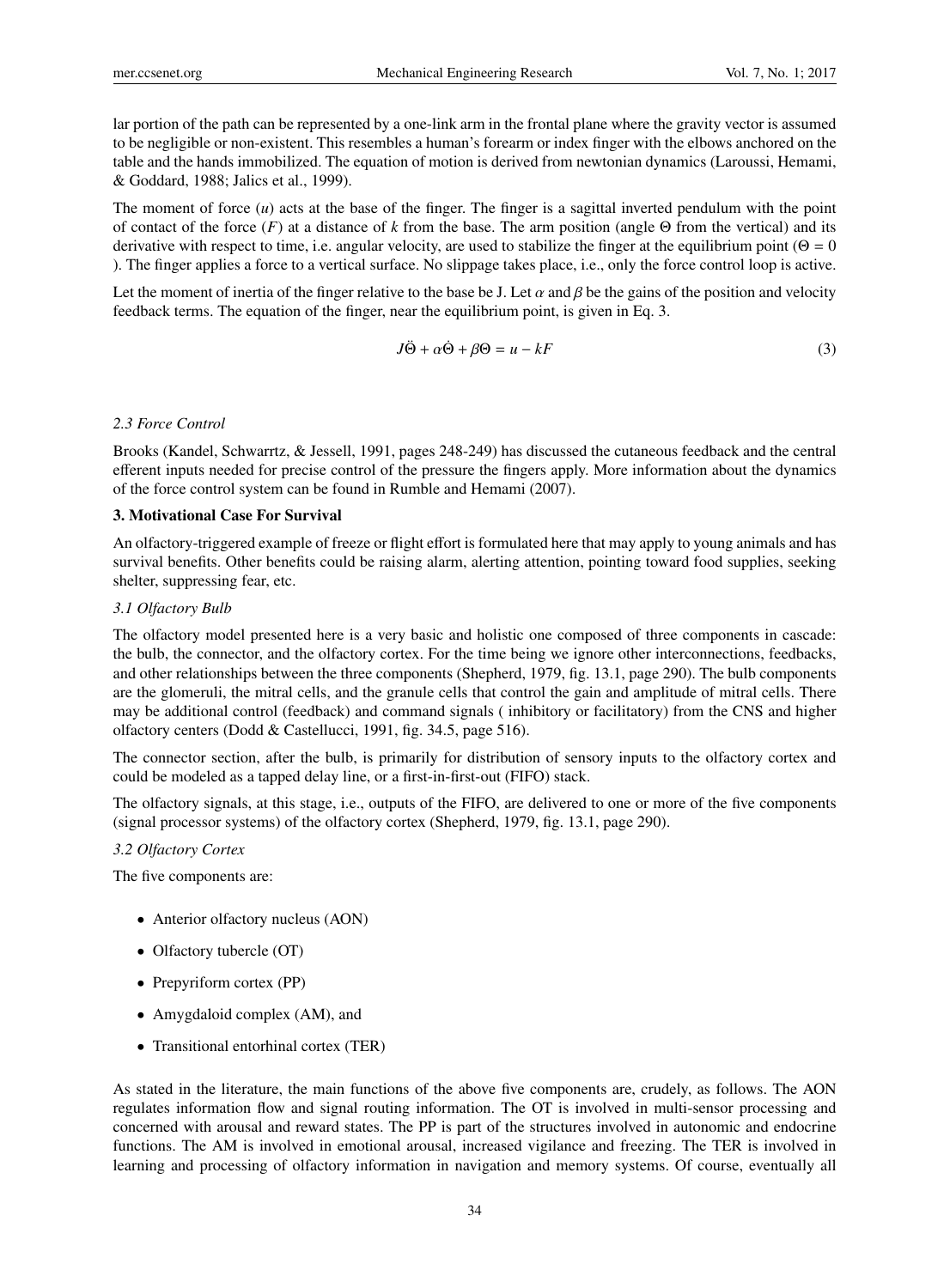inputs and outputs and state space processing of each component have to be worked out. In turn , the outputs of the five components are directed to limbic structures: the septum and diagonal band (SEP-DB), hypothalamus (HYP), and hippocampus (HIP). The structure, input-outputs and functions of the limbic system is a challenging and complex research effort beyond the modest goals here.

The present goal is to identify the motivational states of freezing, running (for shelter, escape from predators or following safety, i.e., the mother) or, as stated before, fighting or retreat. These states, once activated, usher in the locomotion scenario needed for the task. The freezing state is probably already programmed in the newborn animal or human. The newborn remains stationary in the den. The running motivational state and the quadruped locomotory CNS programs seem to be active and in effect for animals such as the deer, which have to follow the mother, by the sense of smell first and vision next. A escape strategy in rodents propels them, after smelling or seeing danger, to run back to the burrow or tunnel, where the tactile and smell guide and control the locomotory system.

The fight or withdraw (retreat) seems to be learned in young animals for communication, skill development, building strength. It is put to use later for mating, defending territory, and other survival necessities.

#### *3.3 Amigdala and Thalamus*

The sensed force signal or olfactory receptor signal is transmitted to the amygdala where a physically implemented motivational neuron allows the transmission of the signal to propagate further in the limbic system ( Green & Silver, 1981, page 398) to the thalamus, or be inhibited if the expected adversarial retaliatory forces are deemed excessive. The signal will be enhanced in the thalamus by other motivationally oriented neurons, to become larger in magnitude or be delivered faster. Different facilitators can be envisioned, and they could be located farther up in the CNS in the motor cortex. The motor cortex now delivers a signal through the lower brain to the motor neurons. That signal implements the desired output force to the external object.

An important distinction and observation is warranted here. Sensory smell and olfactory signals are essential in newborn and young animals to sense the proximity of safety (presence of mother) or danger (proximity of predators). This motivational state, which exists in the environment, can trigger contentment, safety, calm, and happiness. It can trigger freezing or flight. According to Beidler (Beidler, 1980, page 599), there is a latency of about 100 millisecond in the response of electro-olfactograms (EOGs) when odor is applied. The neural transmission speed to the CNS (Martin & Jessell, 1991, page 351) is around 0.5 m/s. Therefore, if the signal needs to move about 10 centimeters, it requires about 200 milliseconds. There is need for compensators to predict and compensate for these time delays if a young animal is to detect threatening situations and take quick action. Several such compensators are synthesized and their behavior is demonstrated with computer simulations.

LTPs, i.e. integrators (1/s in system theory terminology) are needed as memory elements for the feedback and feed-forward path of the compensators.

A different class of inputs, such as physical pain by an adversary or the environment, may accumulate in a LTP and, based on the circumstances lead to fight (strike back) or restraint and retreat (withdrawal). Such motivational states, in the amygdala or the thalamus, require a physical, rather than environmental, state to trigger action and response. The processing also may be more complex because the response may need quicker or slower response with higher or lower force or intensity and may be multi-dimensional. Such motivational states, by necessity, must be neurally available and cannot be all chemical or abstract.

#### 4. Preliminary Computer Simulations

Several computer simulations are presented here for the purposes of illustration and demonstration of the strategies articulated. The simulations are part of the dynamics of Figure 1.

#### *4.1 Sensor Compensation*

In the first simulation, a sensor with a first order transfer function is modified by a compensator. The physical parameters are not physiologically based. The behavior of the sensor in tandem with three different compensators is simulated.

The first-order olfactory receptor is specified by its transfer function:

$$
H_1(s) = 0.004/(s+.004).
$$

Four neural facilitators are considered. In the following equations, *s* is the differentiator operator (Mayhan, 1984),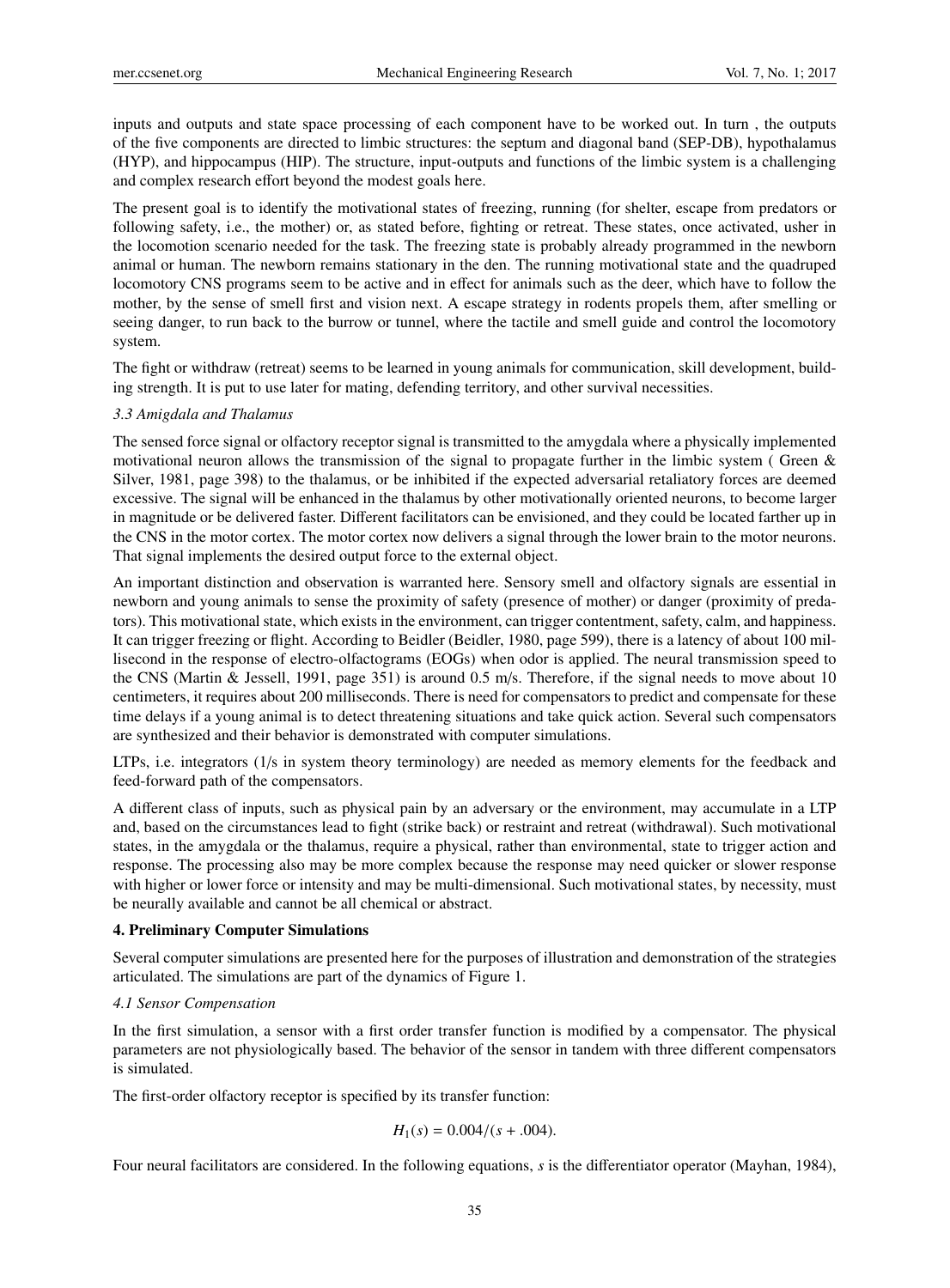

Figure 1. A force is received by the first arm. It is delayed due to signal transmission, identified by comparison with stored signals in memory, and, based on what is perceived and the chosen motivational state, a movement strategy is chosen. In our example, CNS inputs to the control loop of the second arm are issued

1/*s* is the integrator operator that can always be approximated by an LTP.

 $C_1(s) = (0.008s + 1)/(0.001s + 1).$  $C_2(s) = (0.004s + 1)/(0.001 + s).$  $C_3(s) = (0.5 + s)/(0.25s + 1).$  $C_4(s) = (2s + 1)/(0.25s + 1).$ 

The behavior of the first order receptor with and without  $C_1$  is shown in Figure 2.



Figure 2. The neural facilitator speeds up the reaching to the threshold of consciousness by almost a factor of 10

It can be seen that, without the facilitator, the output reaches the threshold of unity in 20 milliseconds. With the compensator, the threshold is reached much faster.

Now consider facilitator  $C_2$  in tandem with the receptor. The response of the receptor with and without the facilitator is shown in Figure 3.

The response is slower in comparison with the the case with  $C_1$ , i.e., the output reaches the threshold (unity in the graph) later in time.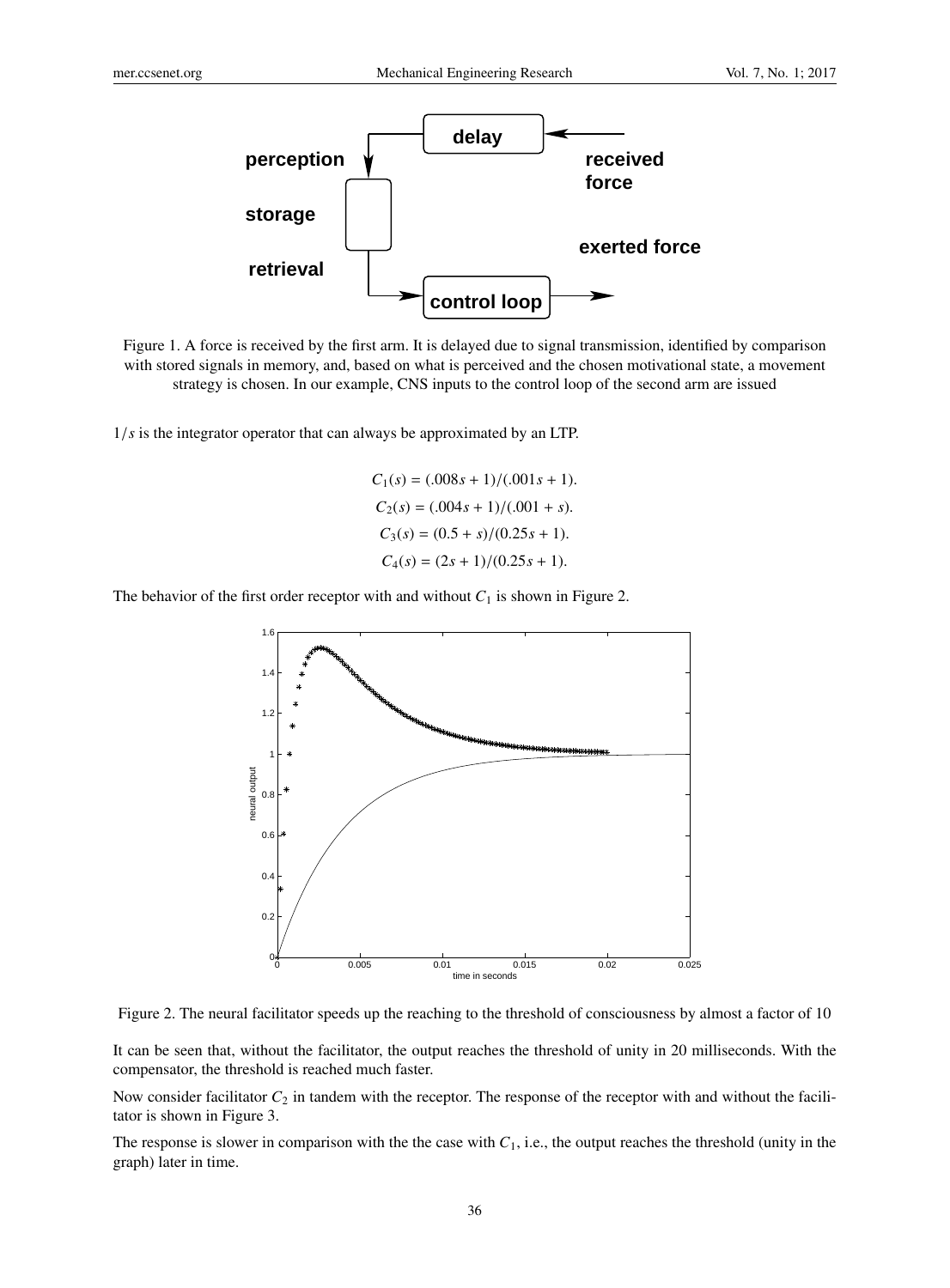

Figure 3. The second facilitator speeds up the response much more slowly

#### *4.2 Trajectory Compensation*

In a second simulation, a second-order system is assumed that could describe the motion of a one-link sagittal limb; and where the output reaches the input threshold of unity in about two seconds. Therefore, it could represent thought processes or limb motion. The transfer function of this system is given by

$$
H_2(s) = (1)/((\tau_1 s + 1)(\tau_2 s + 1).
$$

$$
\tau_1 = 1 sec.
$$

and

$$
\tau_2=1/3sec.
$$

The system's time constants are  $\tau_1$  and  $\tau_2$  and it is in tandem with  $C_3$ 

As shown in figure 4, the difference between the outputs is negligible for the system with and without the facilitator.

In a second simulation, the compensator is  $C_4$ . The performance of the system, as shown in Figure 5, is much better. This means the system is conscious of the olfactory input much earlier.

#### *4.3 Force Compensation*

The system is made of two independent fingers belonging to two individuals. A constant force of known magnitude is applied to the first finger. This force is recorded in short-term memory and retrieved for input to the control machinery of a second finger for applying an equal force. We assume that neither finger moves significantly, and the dynamics of these motions are ignored. The force received by the first finger is transmitted to the CNS with some delay. The physical parameters of the control system are given in the Appendix. These parameters correspond to the exertion of a force of one Newton by a finger with a length of five centimeters.

Two computer simulations are presented here. In the first simulation, the received force is constant, and equal to one newton. The received and exerted forces are plotted as functions of time in Figure 6.

The second simulation shows the same result, but for a sinusoidally-shaped pulse of force as shown in Figure 7.

In another simulation, the loop delay was reduced to 20 milli-seconds. The reduction reduces the escalation factor from 2 to 1.25. The results of this simulation for five cycles of two seconds each are shown in Figure 8. The figure clearly shows an escalation of force as the number of cycles increase.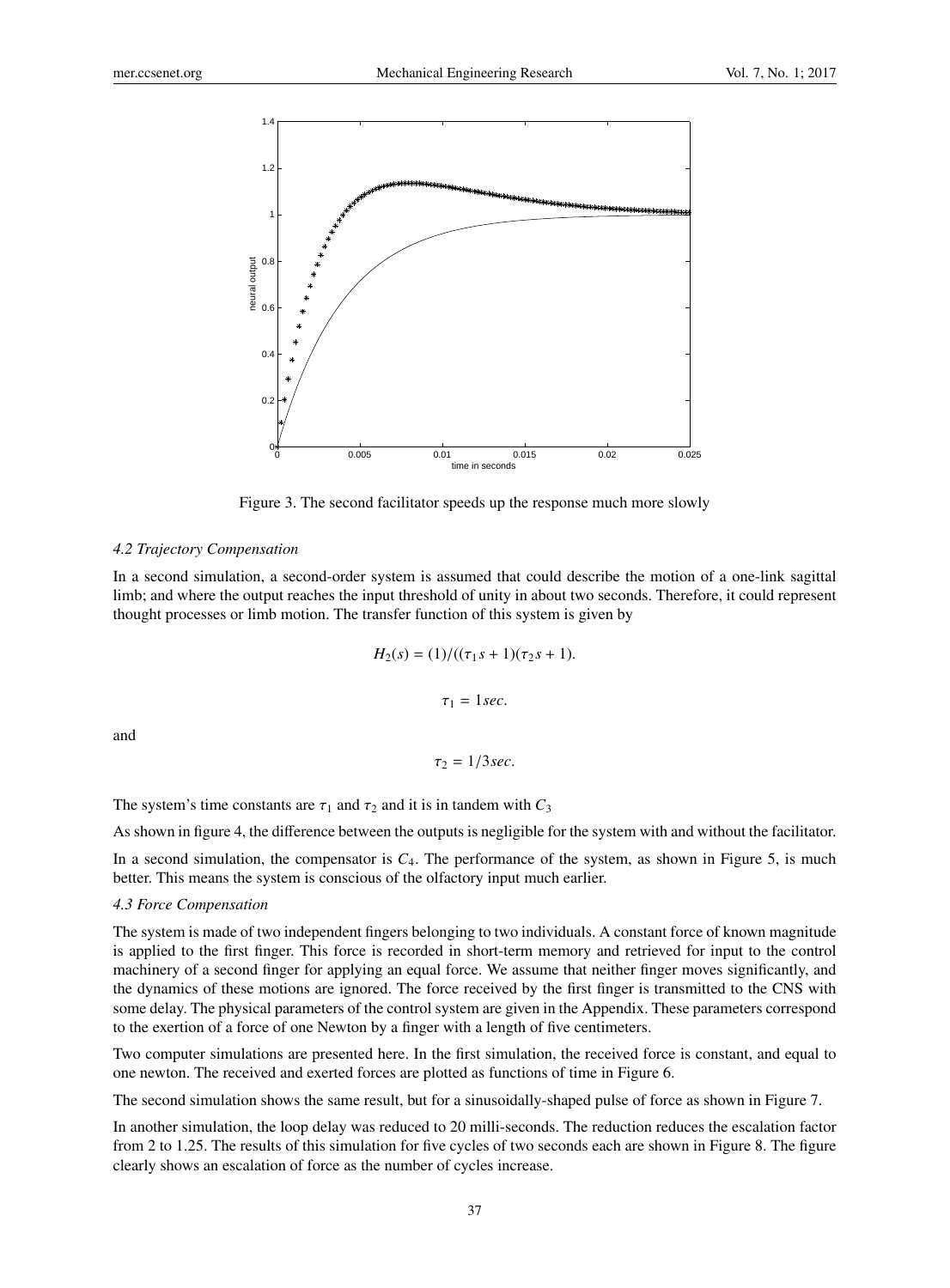

Figure 4. The performance of a second-order system with and without the facilitator  $C_3$ . The difference in speed of reaching the threshold is negligible



Figure 5. The performance of a second-order system with and without the compensator *C*4. The difference in time of reaching the threshold is substantial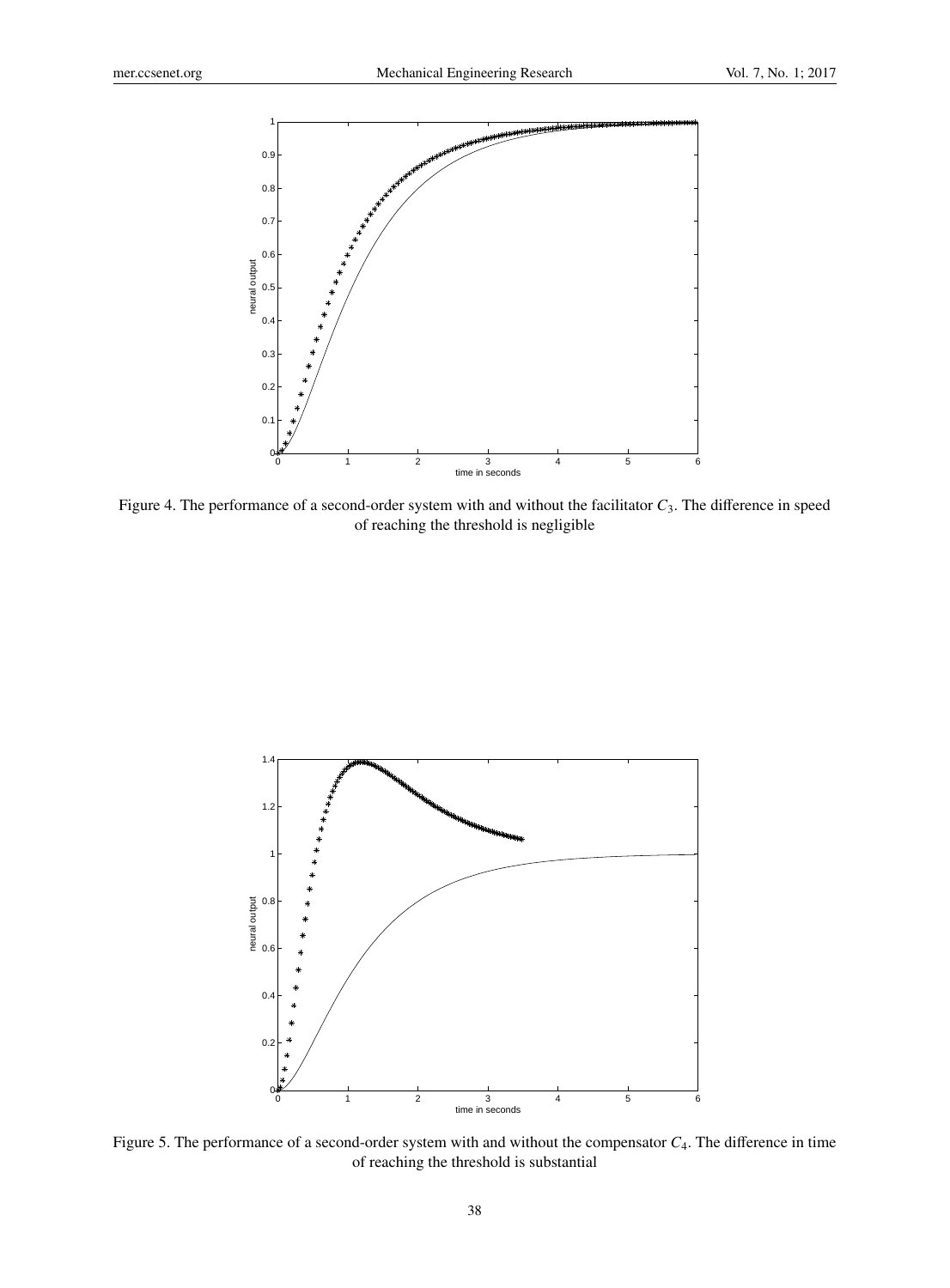

Figure 6. The received and exerted forces of contact as functions of time. The loop delay time is 50 milliseconds, and the predictors are designed to compensate for this delay and a constant input force. The input is the received force  $F_d$  of 1 newton. The output is the exerted force of 2 newton



Figure 7. The received and exerted forces of contact as functions of time. The loop delay time is 50 milliseconds. The received force is a sinusoidally shaped pulse of force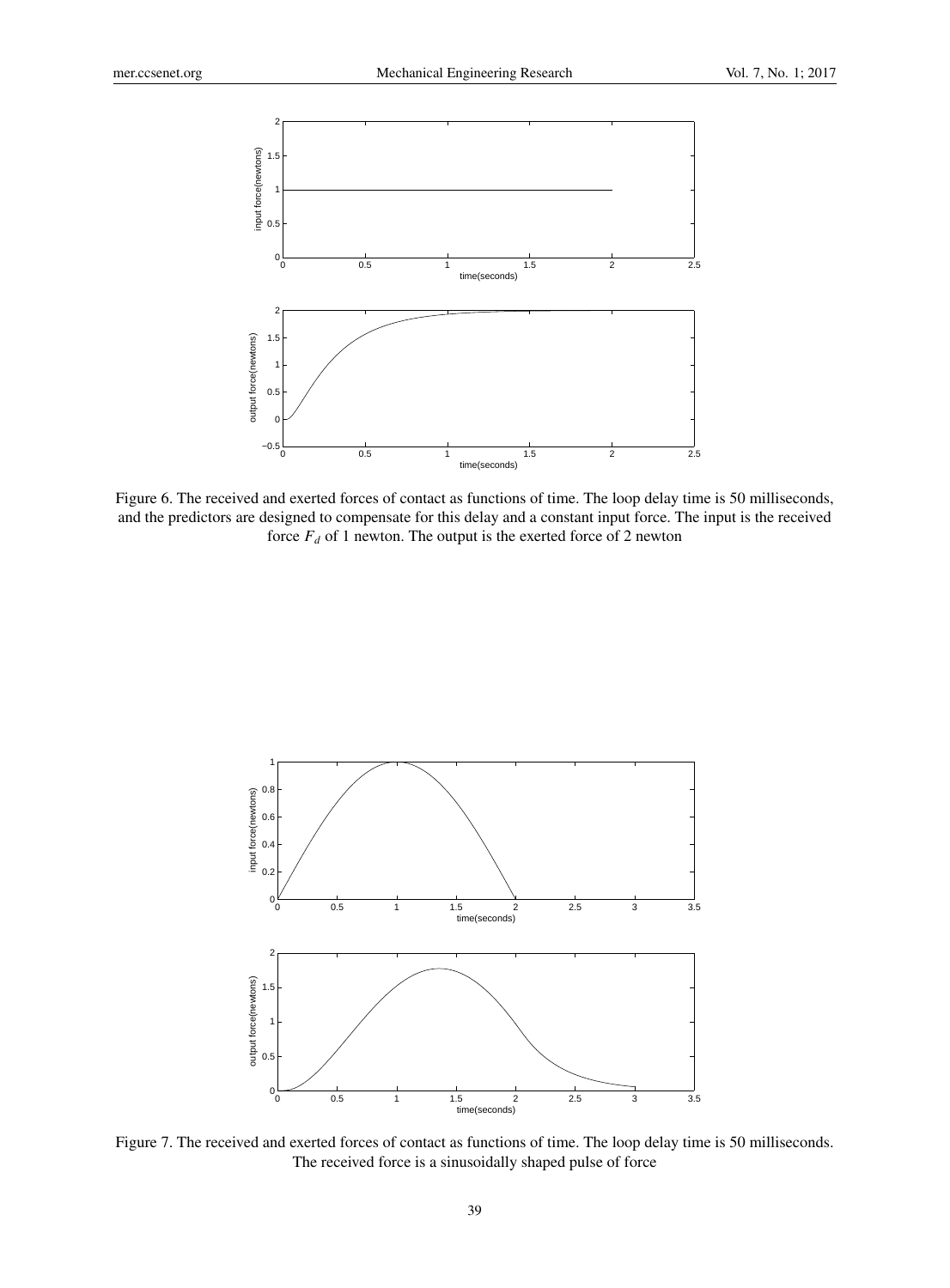

Figure 8. The escalation of force of contact between two hypothetical participants using a control loop. The two forces are shown as functions of time. The loop delay time is 20 milliseconds

# 5. Discussion and Conclusions

The presence of a mother near a child, detected by the olfactory receptors, is a motivational state that brings the child feelings of rest, relaxation, happiness, and well-being. Thus the child is responding to states in his environment. Similarly the presence of a predator, detected by a fawn, may induce flight or freeze options.

Complex mental, emotional, creative, and psychological processes take place inside the human nervous system, all motivated by internal and external motivational states that are conveyed to the individual by the sensory modalities. Understanding, quantifying, and verifying such processes are and will be on the forefront of challenges for science for a long time to come. Chemical processes for the dynamics and physical growth are additional parts of the evolution, well-being and survival of all living species.

Two very simple situations involving one or two scalar states in force enhancement and quicker awareness of danger were sketched and the physical attributes were demonstrated by computer simulation. Learning what predictive electrical and chemical structures are needed for facilitation was postponed for future efforts where models can be verified and confirmed by observation and measurement.

The formulation involved a one- or two-degree-of-freedom sensor or mechanical system to execute a skill. The neural facilitators are built with neurons involving time integration, amplification and summing. Feedback mechanisms are implemented with interneurons or compensators to implement the enhancement.

The more difficult challenge for computational models is that the relevant parts of the environment have to be modeled with five dimensions of the sensory modalities, and also accounted for internally in the CNS. Further, such internal models have to be experimentally or computationally verifiable.

In application to living and natural systems, many interesting questions arise. Where do these neuronal facilitators reside in the CNS? How they are trained? What experiments can be performed to detect and identify such CNS processing? The short- and long-range CNS mechanisms and procedures involved in this kind of learning merit further studies and research (Kandel, Schwarrtz, & Jessell, 1991, chapter 64) as well.

The model of force escalation was based on experimental human data (Shergill, Bays, Frith, & Wolpert, 2003). The proposed model here mimics this human behavior. Our simulations show that the source of this kind of escalation is the anticipatory predictors in the human sensory apparatus, i.e., the feedback part of the system. Only when there are no predictors in the feedback path, is the direct current (DC) gain of the control loop equal to identity, and the force sequence remains stable and does not escalate.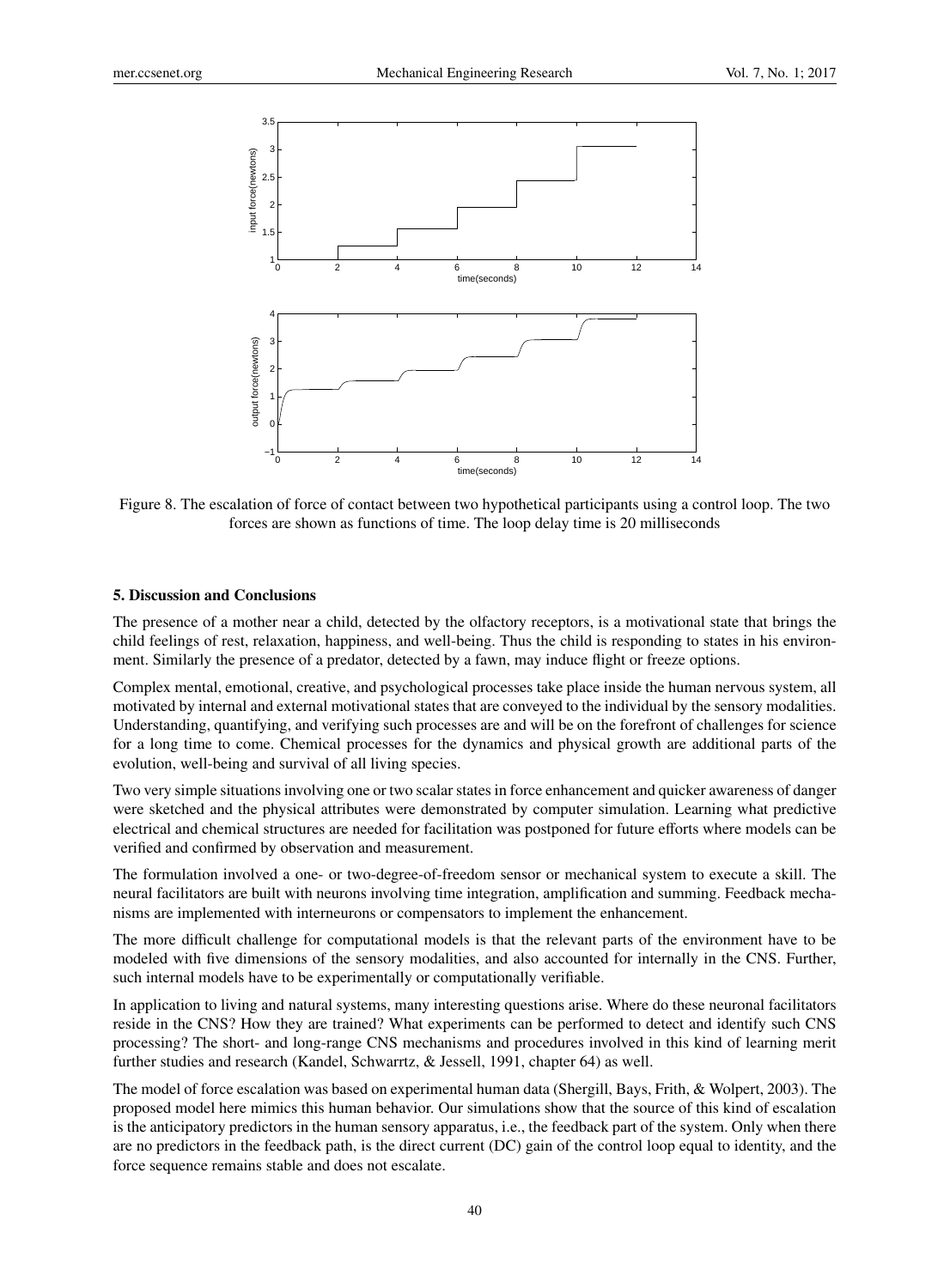The DC gain of the feedback path, i.e., the important parameter here, depends on the duration of the delay. The longer the delay, the lower the predictor's DC gain and, consequently, the higher the gain of the control loop, resulting in more escalation. Physically, this means thatwith more transmission delay, there is more escalation as long as there are predictors in the feedback path. There is, relatively speaking, less delay from the lips to the brain, more delay from the fingers to the brain, and much more delay from the toes to the brain. Therefore, there will be less escalation when the lips may be engaged, more escalation when the fingers are involved, and still more escalation when toes and the feet are involved. Perhaps this is why kicking seems to be a mechanism of self defense and effective violence!

There are other applications of the work here, such as in synchronization of response (Singer, 2000) or in arousal (Foldibk & Young, 1995; Beeman, Ortony, & Monti, 1998; Sejnowski, McCormick, & Steriade, 1998; Reese, 1999). The exploration of these issues merits further research and may pave the way for a better understanding of the dynamics of alertness, arousal, and attention.

Finally, and philosophically speaking, the same facilitatory mechanism could be involved in the CNS in neural circuits where higher levels of mental, emotional and psychological behavior and function are mediated. The compensatory mechanism can facilitate collaboration and speed up favorable responses. It can offer graded responses in robots and facilitate human-robot or robot-robot collaboration, cooperation, and task sharing.

# Appendix

In the simulations, the fingers are assumed to be 5 centimeters long, and the estimate of this length is accurate and exact. The predictors are simple first-order lead compensator  $(s + 20)/(s + 40)$  for a 25 millisecond delay in the forward or feedback paths, and  $(s + 20/(s + 25)$  for a 10 millisecond delay in each path. The muscular amplification is a linear gain of 10. The tissue dynamics are assumed to be a first order system:  $e/(s + e)$  with e= 20. The mechanoreceptors are assumed to be ideal with gain of identity. Any movement of the fingers is assumed, as stated before, to be negligible.

# Acknowledgments

The author is very grateful to professor Marilyn Brewer, formerly of the Department of Psychology of The Ohio State University. He is also grateful to professor A. C. Rumble of the Department of Psychology, Ohio University, Chillicothe, and the Computer Facilities personnel of the Department of Electrical and Computer Engineering of The Ohio State University.

### References

Arbib, M. A. (1995). *The handbook of brain theory and neural networks*. MIT press.

Bay, J. S. (1999). *Fundamentals of linear state space systems*. McGraw-Hill Science, Engineering & Mathematics.

Beeman, M., Ortony, A., & Monti, L. A. (1998, October). Emotion-cognition interactions. In *The handbook of brain theory and neural networks* (pp. 360-363). MIT Press.

Beidler, L. M. (1980). *The chemical senses: gustation and olfaction*. The C.V. Mosby Co.

- Blakemore, S. J., Wolpert, D. M., & Frith, C. D. (1998). Central cancellation of self-produced tickle sensation. *Nature neuroscience, 1*(7), 635-640.
- Brooks, V. B. (1986). *The neural basis of motor control*. Oxford University Press.
- Burke, D., McKeon, B., & Skuse, N. F. (1981). Dependence of the Achilles tendon reflex on the excitability of spinal reflex pathways. *Annals of neurology, 10*(6), 551-556.
- Dodd, J., & Castellucci, V. F. (1991). Smell and taste: The chemical senses. In *Principles of Neural Science* (3rd ed., chapter 34, pp. 512 C529). Elsevir.
- Eichenbaum, H. (2002). *The Cognitive Neuroscience of Memory*. Oxford University Press, Inc.
- Foldibk, P., & Young, M. P. (1995). Sparse coding in the primate cortex. In M. A. Arbib (Ed.), *The Handbook of Brain Theory and Neural Networks* (pp. 895 C898). The M.I.T. Press.
- Gandevia, S. C., & Burke, D. (1992). Does the nervous system depend on kinesthetic information to control natural limb movements?. *Behavioral and Brain Sciences, 15*(04), 614-632.

Green, J. H., & Silver, P. H. S. (1981). *An Introduction to Human Anatomy*. Oxford University Press.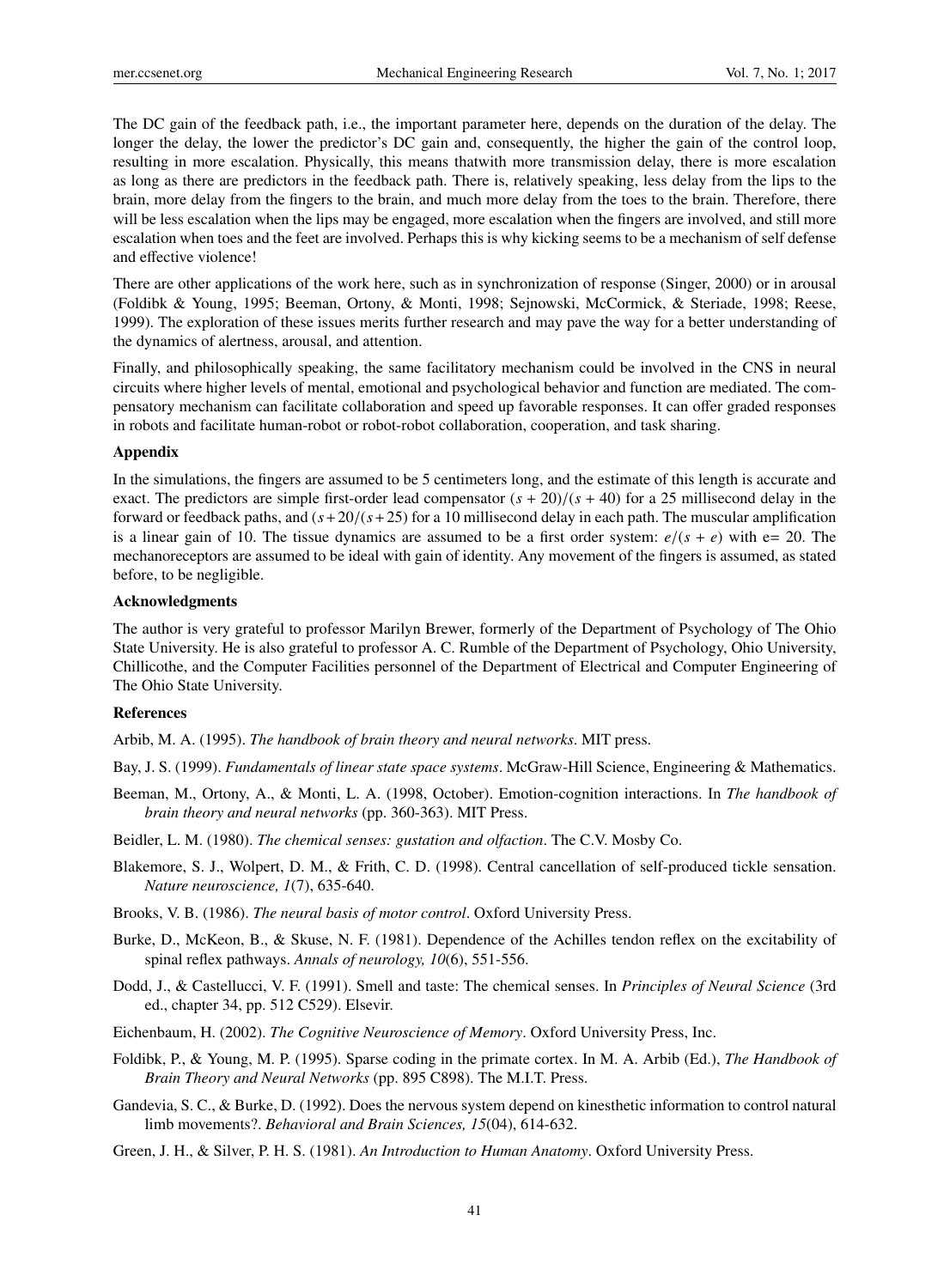Haines, D. E. (2002). *Fundamental Neuroscience Churchill Livingstone*. Philadelphia, PA.

- Hemami, H. (1984). Modeling, control, and simulation of human movement. *Critical reviews in biomedical engineering, 13*(1), 1-34.
- Hemami, H., Bay, J. S., & Goddard, R. E. (1988). A conceptual framework for tactually guided exploration and shape perception. *IEEE transactions on biomedical engineering, 35*(2), 99-109.
- Hemami, H., & Dariush, B. (2016). Neural and Spinal Modules in Implementation of a Simple Ballistic Movement. *Journal of Software Engineering and Applications, 9*(07), 326-345.
- Hemami, H., & Hemami, M. (2016). State Space Methods and Examples for Computational Models of Human Movement. *Mechanical Engineering Research, 6*(1), 46-65. http://dx.doi.org/10.5539/mer.v6n1p46.
- Hemami, H., Khosravi-Sichani, B., & Barin, K. (2016). Airborne and landing phases of a simplified back somersault movement. *Computers* & *Electrical Engineering, 53*, 1-12.
- Hemami, H., Tarr, E., Li, B., Krishnamurthy, A., Clymer, B., & Dariush, B. (2016). Towards a cybernetic model of human movement. *Mechanical Engineering Research, 6*(1), 29. https://doi.org/105539/ mer.v6n1px
- Ischlondsky, N. E. (1952). *Brain Mechanisms in Coronary Disease* (1st ed.). Henry Kempton, London.
- Jalics, L., Parnianpour, M., Barin, K., & Hemami, H. (1999). Rhythmic movement of a pair of one-link arms: Coordination by intermittent control. *Computer methods in biomechanics and biomedical engineering, 2*(1), 29-43.
- Jankowska, E., & Lundberg, A. (1981). Interneurons in the spinal cord. *Trends in Neuroscience, 4*, 230C233.
- Kaczmarek, L. K., & Levitan, I. B. (1987). *Neuromodulation: the biochemical control of neuronal excitability*. Oxford University Press, USA.
- Kandel, E. R. (1991). Cellular mechanisms of learning and the biological basis of individuality. *Principles of neural science, 3*, 1009-1031.
- Kandel, E. R., Schwarrtz, J. H., & Jessell, T. M. (1991). *Principles of Neural Science* (3rd ed.).
- Kelly, J. P., & Dodd, J. (1991). Anatomical organization of the nervous system. *ER Kandel* & *JH Schwartz. Elsevier.[aRAM]*.
- Kuffler, S. W. N., & John, G. (1976). *Fron neuron to brain: a cellular approach to the function of the nervous system*. Sinauer Associates, Inc.
- Kupfermann, I. (1991). Hypothalamus and limbic system: Motivation. In *Principles of Neural Science* (3rd ed., chapter 48, pp. 750 C 760). Elsevir.
- Laroussi, K., Hemami, H., & Goddard, R. E. (1988). Coordination of two planar robots in lifting. *IEEE Journal on Robotics and Automation, 4*(1), 77-85.
- Laver, R. G., & Pollard, J. (1965). *How to Play Championship Tennis*. Macmillan.
- Martin, J. H., & Jessell, T. M. (1991). Modality coding in the somatic sensory system. *Principles of neural science, 3*, 341-352.
- Mayhan, R. J. (1984). *Discrete-time and continuous-time linear systems*. Addison-Wesley Longman.
- McMahon, T. A. (1984). *Muscles, reflexes, and locomotion*. Princeton University Press.
- Merrick, C., Godwin, C. A., Geisler, M. W., & Morsella, E. (2013). The olfactory system as the gateway to the neural correlates of consciousness. *Frontiers in Psychology, 4*.
- Murphy, B., & Murphy, C. (1962). *Tennis handbook* (1st ed.). The Ronald Press Co.
- Rasch, P. J., & Burke, R. K. (1978). *Kinesiology and applied anatomy Lea and Febiger*. Philadelphia, PA.
- Reese, N. B. (1999). *Muscle and Sensory Testing*. W.B. Saunders Company, Philadelphia.
- Rumble, A. C., & Hemami, H. (2007). *Enhancement of motor skills and dynamics of force escalation*. Unpublished Report Number: RI-2007-RH -307, January 2007.
- Scates, H. E., & Ward, T. (1969). *Volleyball*. Allyn and Bacon, Inc., Boston.